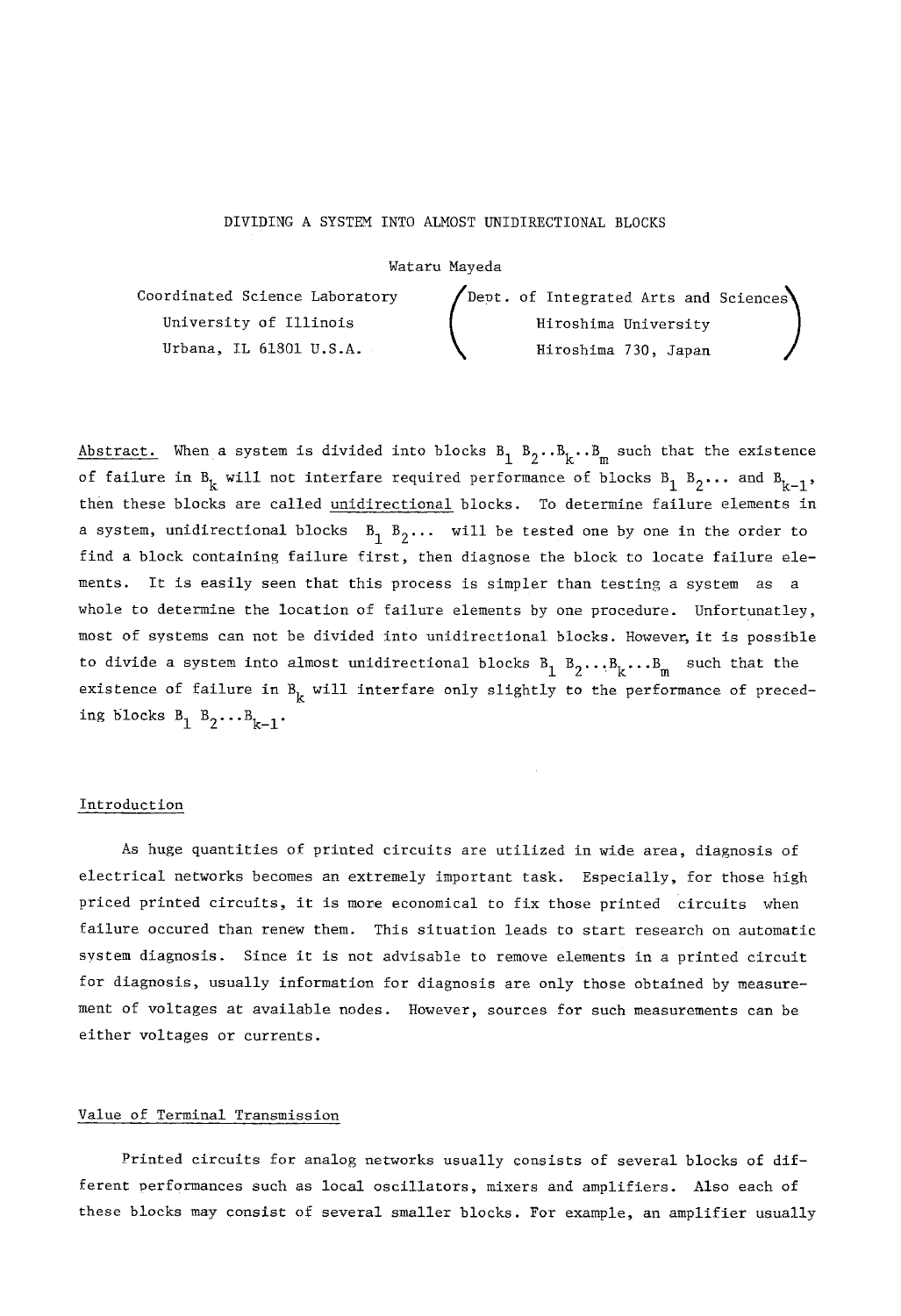consists of several simple amplifier circuits in series. Hence when a failure occurs, it is reasonable to test each block for the existence of a failure, first. Once, a faulty block is found then, the second step is to determine location of failed elements in the block. To accomplish this procedure, a system must be divided into suitable blocks.

Let  $B_1$   $B_2 \ldots B_k \ldots B_m$  be blocks which form a system. Then, these blocks are called unidirectional blocks if a failure of block  $B_k$  will not interfare a required performance of blocks  $B_1$   $B_2 \ldots B_{k-1}$  for all  $k=2,3,\ldots, m$ . They are called almost unidirectional blocks, if a failure of block  $B_k$  will have almost no effect on a required performance of  $B_1$   $B_2 \ldots B_{k-1}$  for all k=2, 3,..., m. Consider an electrical network N containing nodes  $0,1,2,...$ , n with 0 being the reference node. Let  $v_i$  be a voltage at node j when a source voltage  $\mathrm{v}_{\mathrm{i}}^{}$  is connected from node i to the reference  $\,$  node  $\,$  0.  $\,$ Then a value of transmission from i to j symbolized by  $\alpha_{j,i}$  is defined as

$$
\alpha_{i,j} = F(v_i, v_j)
$$

For example,  $\alpha_{1,1} = v_1/v_1$ ,  $\alpha_{1,1} = |v_1|/|v_1|$ , or  $\alpha_{1,1} = v_1^2/v_1^2$ . By taking i and j equal to 1, 2,..., n. with i<del>/</del>j, we have n!/(n-2)!  $\alpha$ 's. Using  $\alpha_{\hat{\mathbf{1}} \hat{\mathbf{j}}}$  as a weight of edge from vertex . j, we have an oriented graph G corresponding to a given electrical network N. As an example, a graph G in Fig. 1 (a) is obtained from an electrical network N in (b) with  $\alpha_{i,j} = v_j/v_i$ .





Fig. 1 A network N and corresponding graph G.

 $\mathrm{ig}_{\mathbb{L}}$  from vertex i to subgraph  $\mathrm{g}_{\mathbb{P}}^{\mathbb{L}}$  is defined as Let g\_ be a subgraph of G. Also let vertex i be not in g\_. Then a value of

$$
\alpha_{\mathtt{ig}_{\mathtt{D}}} = \mathtt{Max}\{\alpha_{\mathtt{ip}}; \ \mathtt{pe} \ \mathtt{g}_{\mathtt{p}}\}
$$

Note that  $\mathfrak{a}_{\mathfrak{l}\mathfrak{g}_{_{\mathbf{n}}}}$  is the largest value of transmission from i to p for all vertices in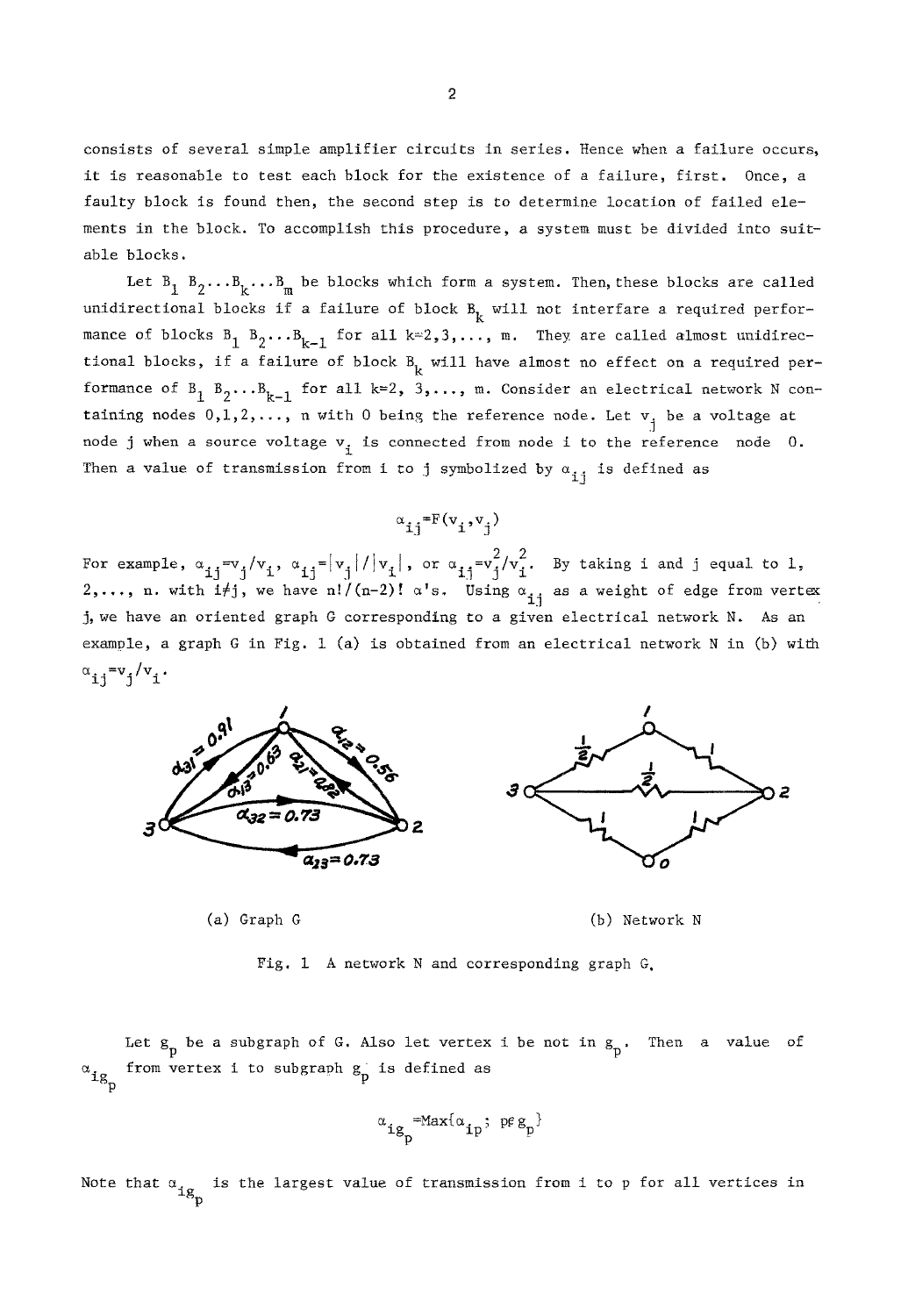$g_p$ . Also note that when  $\alpha'$ s are not real numbers, we must define a way of ordering  $\alpha'$ s. When we consider an amount of signal being transfered form a node i to a block of a network N, each node in the block will receive from a source at node i, we take the largest amount of signal reached at a node among all nodes in the block.

Let  $g_i$  and  $g_p$  be subgraphs of G which have not vertices in common. Then a value  $\alpha_{g_1 g_n}$  of transmission from  $g_i$  to  $g_p$  is defined as

$$
\alpha_{g_{\mathbf{i}}g_{p}}\hspace{-0.2cm}=\hspace{-0.2cm}\max\{\alpha_{\mathbf{i}p};\mathbf{i}\epsilon\,g_{\mathbf{i}},\ p\epsilon\,g_{p}\}
$$

This is equivalent to taking a value of transmission of signal between blocks as the largest amont of transmission between nodes belong to these blocks.

Finally, we define a value of terminal transmission  $\pi_{\mathbf{ij}}^+$  from vertex i to vertex j is defined as

$$
\tau_{ij} = \min\{\alpha_{g_i g_j}; \text{ all } g_i \text{ s.t. } i e g_i, j f g_i, g_j = \bar{g}_i\}
$$

where  $\bar{g}_j$  is the complement of  $g_j$  obtained by deleting all vertices and edges connected to these vertices in  $g_i$ .

Note that, in general, values  $\tau_{i,j}$  and  $\tau_{i,j}$  of terminal transmission will be different. Hence, for a graph G of n vertices, there are  $n!/(n-2)!$  terminal transmis $sion$   $7's.$ 

Let  $\{\tau\}$  be a collection of all terminal transmissions of G. Suppose the values of all terminal transmissions are positive real numbers. Then from the smallest one, we can order them as

$$
\tau_1 \leq \tau_2 \leq \ldots \leq \tau_u
$$

where u=n!/(n-2)!. By the definition of  $\tau_{i,j}$ , one of  $\alpha'$ s in  $\{\alpha_{\alpha,\alpha}$  ; all g, s.t. i $eg_i$ ,  $J4g_i$ ,  $g_i=g_i$  has the value equal to  $\tau_{i,i}$ . Let  $\alpha_{i,i}$ , be the one which is equal to  $\tau_{i,i}$ .  $\mathfrak{g}_{\text{ij}}$ Let S be a cutset such that by deleting all edges in S from G, we have subgraphs  $g_i$ and  $g'_{j}$ . This cutset S is called a corresponding cutset of  $\tau_{j,i}$ . For convenience we use the symbol  $S(\tau_{ij})$  to indicate such a corresponding cutset of  $\tau_{ij}$ . If there are several  $a_{s_1'g_1'}$  in  $a_{s_1'g_1'}$  ; all  $g_i$  s.t. if  $g_i$ ,  $j\#g_i$ ,  $g_j = g_i'$  which are equal to  $\tau_{ij'}$  there are several corresponding cutsets of  $\bm{\tau_{ij}}.$ 

For convenience, we say that two cutsets  $S_p$  and  $S_q$  do not intersect each other if deletion of all edges in S and S from graph G produces exactly three connected P q subgraphs. Consider two values  $\tau_i$  and  $\tau_j$  where  $\tau_i \leq \tau_j$ . There are corresponding cutsets  $S(\tau_i)$  and  $S(\tau_i)$  having an important property shown by the following theorem:

Theorem 1: If cutsets  $S(\tau_i)$  and  $S(\tau_i)$  do intersect each other, there exists another corresponding cutset  $S'(\tau_j)$  of  $\tau_j$  which does not interesct with  $S(\tau_j)$ .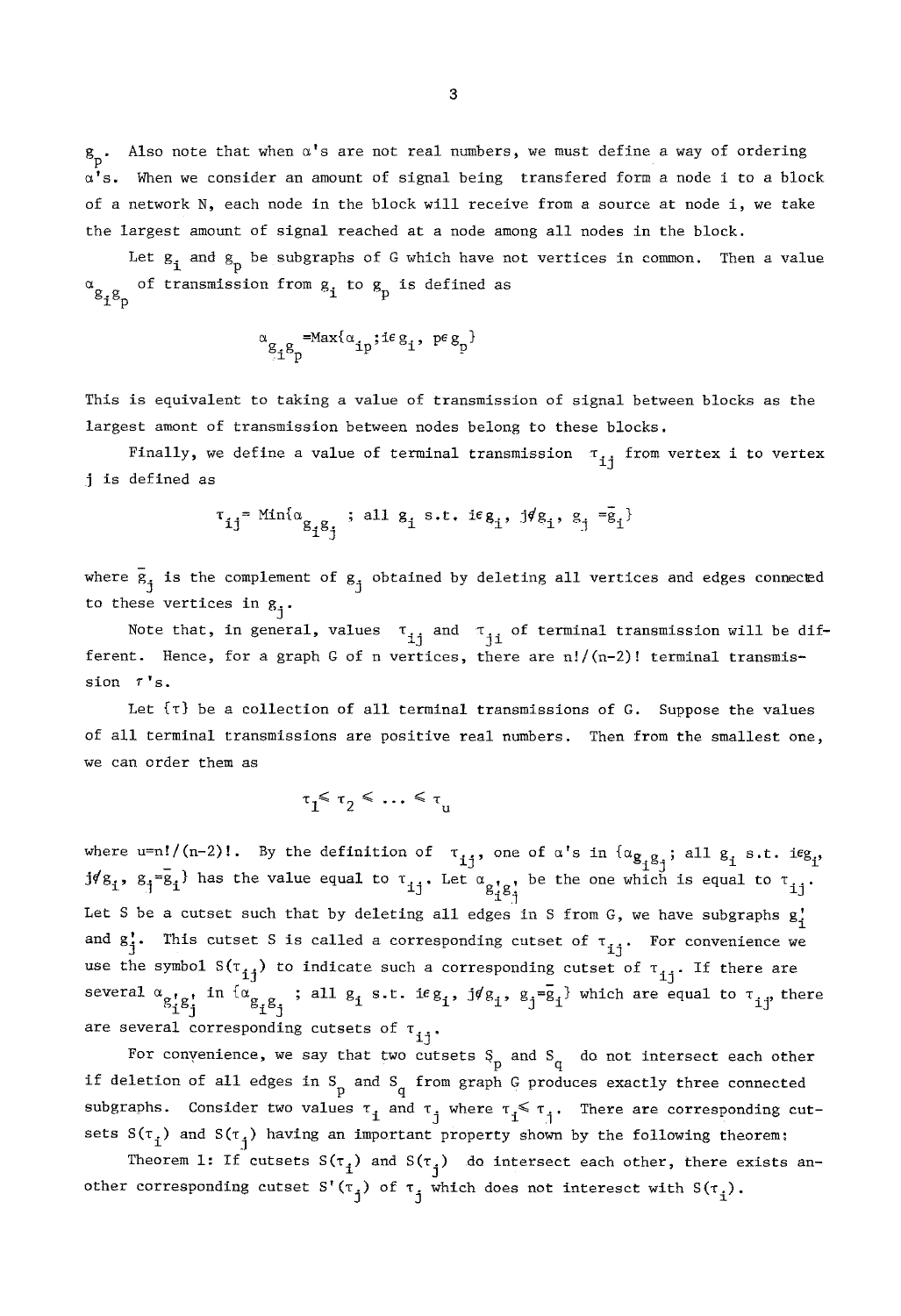Proof: Let the values of transmission corresponding to  $\tau_1$  and  $\tau_1$  be  $\alpha_{\text{pq}}$  and  $\alpha_{\text{rs}}$ respectively. Let  $s_a$ ,  $s_b$ ,  $s_c$  and  $s_d$  be four connected subgraphs obtained by deleting all edges in  $S(\tau_1)$  and  $S(\tau_2)$ .

Case 1: Suppose  $\alpha_{pq}$  and  $\alpha_{rs}$  are connected from  $g_q$  as shown in Fig. 2.



Fig. 2.  $S(\tau_i)$  and  $S(\tau_i)$ .

It is clear from the definition of  $\tau_i$  that  $\alpha_{pq}$  is the largest among the weights of all edges directed from  $g_a$  and  $g_b$  to  $g_c$  and  $g_d$  in  $S(\tau_i)$ . Also  $\alpha_{rs}$  is the largest among the weights of all edges in  $S(\tau_j)$  directed from  $g_a$  and  $g_c$  to  $g_b$  and  $g_d$ . Since  $~\tau_1~\leq~\tau_1^{},~\alpha_{pq}~\leq~\alpha_{rs}^{},$  consider a cutset S' in Fig. 2 which contains both  $\alpha_{pq}^{}$  and  $\alpha_{rs}^{}$ . The largest weight of edges in S' directed from  $g_a$  to  $g_b$ ,  $g_c$  and  $g_d$  is clearly  $\alpha_{rs}$ which is equal to  $\tau_j$ . This means that there exists a value of transmission  $\alpha_{a}^{2}g_{a}$  in  ${^{a}g}g_{ab}$ ; all  $g_{a}$  s.t. i $e_{a}$ ,  $j\neq g_{a}$ ,  $g_{b}=\overline{g}_{a}$  which is equal to  $\tau_{j}$ . Note that  $\overline{g}_{a}$  consists of  $g_b$ ,  $g_c$ ,  $g_d$  and all edges connected between them. Hence S' is a corresponding cutset of  $\tau_{\frac{1}{4}}$  and S' does not intersect with  $S(\tau_{\frac{1}{4}})$ .

The same results can be obtained when the location of  $\alpha_{\rm pq}$  and  $\alpha_{\rm rs}$  are different from those of Case 1.

When  $\tau_i=\tau_i$ , it is possible to have a situation that corresponding cutsets  $S(\tau_i)$ and  $S(\tau_+)$  are identical. In such a case, we like to state that the corresponding cutsets of  $\tau_i$  and  $\tau_i$  do not intersect each other. Hence, we define that identical cutsets do not intersect each other. By extending the previous theorem, we have

Theorem 2: Suppose any two of  $S(\tau_1)$ ,  $S(\tau_2)$ ,..., $S(\tau_r)$  do not intersect each other. Also suppose  $S(\tau_{r+1})$  intersects with some of  $S(\tau_1)$ ,  $S(\tau_2)$ , ... and  $S(\tau_r)$ . Then there exists another corresponding cutset S'( $\tau$ <sub>r+1</sub>) of  $\tau$ <sub>r+1</sub> which does not intersect with any of  $S(\tau_1)$ ,  $S(\tau_2)$ , ... and  $S(\tau_r)$ .

There are relationship among  $\tau$ 's given by the next thoerem.

Theorem 3: Let  $g_i$  and  $g_j$  be connected subgraph of G obtained by deleting all edges in  $S(\tau_{i,j})$  and ieg<sub>i</sub>. Then for any pair of vertices  $p \epsilon_{S_i}$  and  $q \epsilon_{S_j}$ ,

$$
\tau_{pq} \leq \tau_{ij}
$$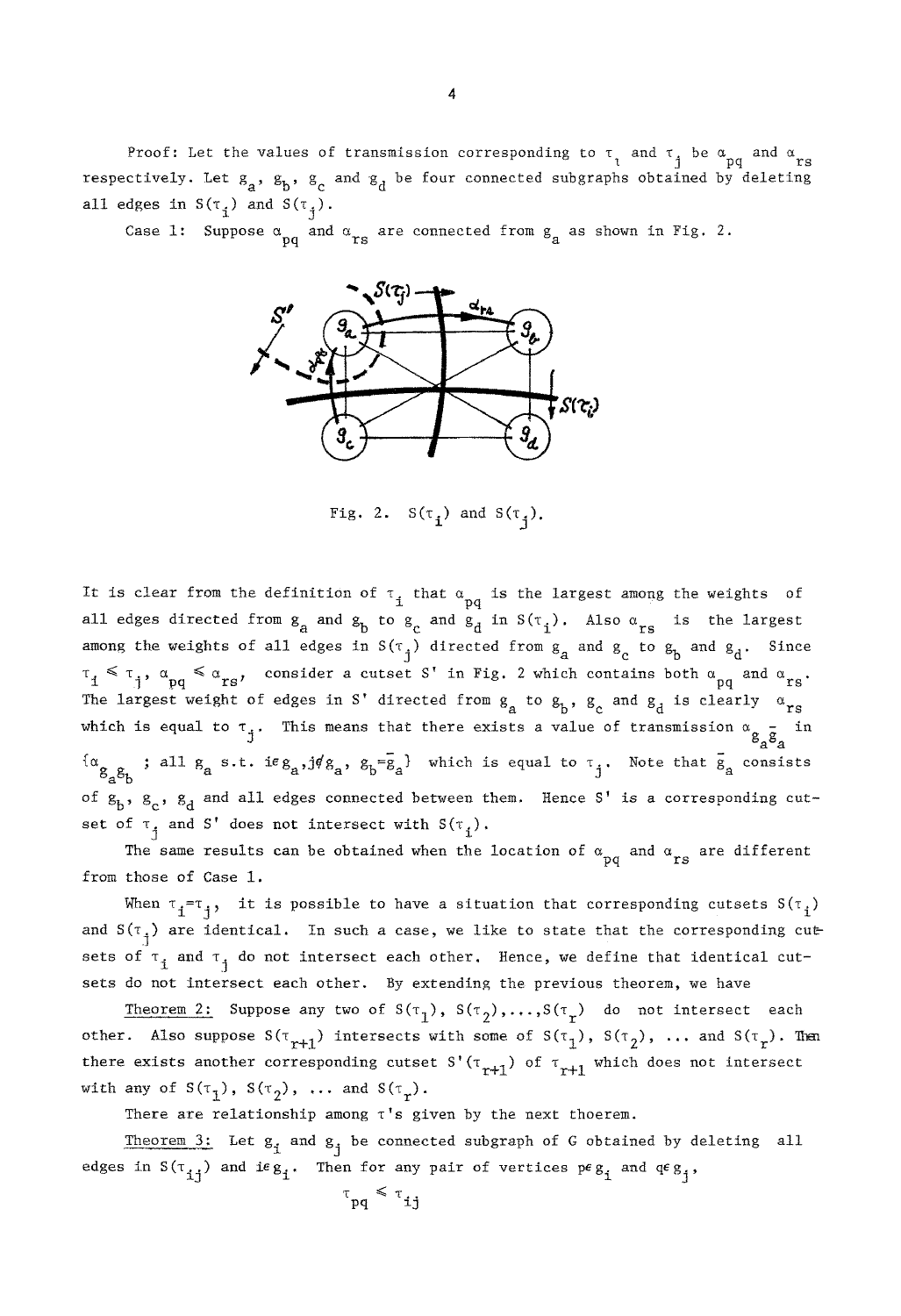Proof: From the definition of  $\tau_{11}$ , that is,

 $\tau_{14}$  = Min{ $\alpha_{14}$ ; all g<sub>i</sub> s.t. i g<sub>1</sub>, jeg<sub>4</sub>, g<sub>4</sub> =  $\bar{g}_1$ }

There exists a value  $\alpha_{i,j}$  in{ $\alpha_{i,j}$ ; all  $g_i$  s.t. ieg<sub>1</sub>,  $g_j = \overline{g}_i$  such that  $\alpha_{ij}$  is equal to  $\tau_{11}$ . Consider the definition of  $\tau_{pq}$  where

 $\tau_{pq}$ = Min{ $\alpha_{pq}$ ; all  $g_p$  s.t. peg<sub>p</sub>, g $/g_p$ ,  $g_q = g_p$ } Since  $peg_i$  and  $qeg_i$ ,  $\alpha_{1i}$  is in the collection  $\{\alpha_{pq};$  all  $g_p$  s.t.  $peg_p$ ,  $q/g_p$ ,  $g_q=\overline{g}_p$ . Because  $\tau_{\text{pq}}$  is the minimum among values in the collection,  $\tau_{\text{pq}}$  can not be larger than  $\alpha_{11} (=r_{11})$ .

Note that when  $\tau_{\text{1i}}$  is the smallest among all values of terminal transmission,  $\tau_{\rm pq}$  =  $\tau_{\rm jj}$ for all  $pe_g$  and  $qe_g$ .

#### Semicut and Terminal Transmission

A corresponding graph G of a network N is an oriented graph. So we orient a cutset  $S(\tau_{ij})$  from  $g_i$  to  $g_j$  which are two connected subgraphs obtained by deleting all edges in  $S(\tau_{ij})$  and if  $g_i$ . We form two disjoint subsets of  $S(\tau_{ij})$  called semicuts as follows:

 $s_{i,i}(\tau_{i,i})$ : collection of all edges connected from  $g_i$  to  $g_i$  in  $S(\tau_{i,i})$  $s_{i,j}(\tau_{i,j})$ : collection of all edges connected from  $g_i$  to  $g_j$  in  $S(\tau_{i,j})$ It is clear that

 $s_{ij}(\tau_{ij}) \cup s_{ji}(\tau_{ij}) = S(\tau_{ij})$ 

and

 $s_{ij}(\tau_{ij}) \cap s_{ji}(\tau_{ij}) = \phi$ . By defining  $V[s_{ij}(\tau_{ij})]$  as  $V[s_{i,j}(\tau_{i,j})]$  = the largest value among the weight of all edges in  $s_{i,j}(\tau_{i,j})$ , we can see that  $\tau_{i,j}$  is equal to  $V[s_{i,j}(\tau_{i,j})]$ . Hence,

Theorem 4: Value  $\tau$  of terminal transmission is equal to

 $\tau_{pq}$  = Min{V(s<sub>pq</sub>) ; S<sub>pq</sub>  $\epsilon$ {S<sub>pq</sub>}} where  $\{S \atop pq}$  is a collection of all cutsets separating vertices p and q. Note that a  $q$ cutset separating p and q means that two connected subgraphs  $g_p$  and  $g_q$  obtained by deleting all edges in the cutset satisfy that  $pe_{B_p}$  and  $qe_{B_q}$ .

The proof can be obtained directly form the definition of  $\tau_{pq}$ . By this theorem, if we calculate  $V[s_{ij}(\tau_{ij})]$  for all cutsets in G, we can obtain all values of terminal transmission. As an example,  $V[s_{i,j}(\tau_{1j})]$  of graph G in Fig. 1 (a) is shown in Fig. 3 from which we can obtain every  $\tau_{\mathbf{p}\mathbf{q}}^{\mathbf{p}}$  as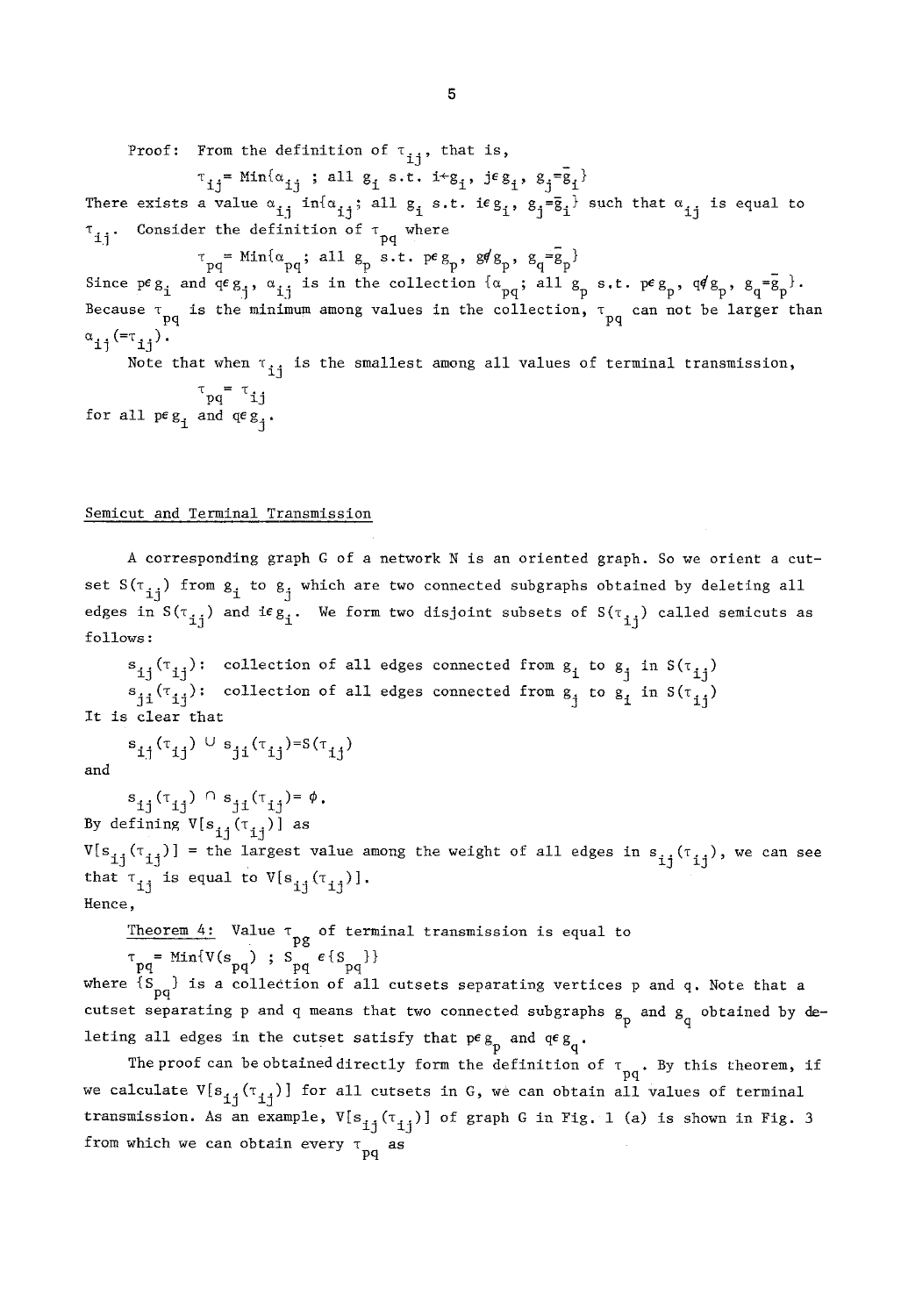$$
\tau_{12} = \text{Min } \{V(s_{1,23}), V(s_{13,2})\} = \text{Min } \{0.63, 0.73\} = 0.63
$$
\n
$$
\tau_{13} = \text{Min } \{V(s_{1,23}), V(s_{12,3})\} = \text{Min } \{0.63, 0.73\} = 0.63
$$
\n
$$
\tau_{23} = \text{Min } \{V(s_{2,13}), V(s_{12,3})\} = \text{Min } \{0.82, 0.73\} = 0.73
$$
\n
$$
\tau_{21} = \text{Min } \{V(s_{2,13}), V(s_{23,1})\} = \text{Min } \{0.82, 0.91\} = 0.82
$$
\n
$$
\tau_{31} = \text{Min } \{V(s_{3,12}), V(s_{23,1})\} = \text{Min } \{0.91, 0.91\} = 0.91
$$
\n
$$
\tau_{32} = \text{Min } \{V(s_{3,12}), V(s_{13,2})\} = \text{Min } \{0.91, 0.73\} = 0.73
$$



Fig. 3  $V[s_{i_1}(\tau_{i_1})]$ 

One way to show all values of terminal transmission is to use a matrix called a terminal transmission matrix symbolized by  $T = [T_{ij}]$  where

 $\int$  d for  $\tau = 1$  $\mathbf{f}$ value of terminal transmission from i *to* j for i#j

As an example, of a graph in Fig. 1 (a) is

$$
T = \begin{bmatrix} 1 & 2 & 3 \\ 1 & 0.63 & 0.63 \\ 2 & 0.82 & 1 & 0.73 \\ 3 & 0.91 & 0.73 & 1 \end{bmatrix}
$$

The properties given by those theorems indicate that a terminal transmission matrix has an identical property as a terminal capacity matrix of a communication net  $\overset{(4)}{\ldots}$ . That is, T can be continuously principal partitionable. As an example, T given previously can be continuously partitionable as

$$
T = \begin{bmatrix} -\frac{d}{0.82} & \frac{1}{1} & -\frac{0.63}{d} & -\frac{0.63}{0.73} \\ 0.91 & \frac{1}{1} & -\frac{d}{0.73} & \frac{1}{1} & -\frac{1}{d} \end{bmatrix}
$$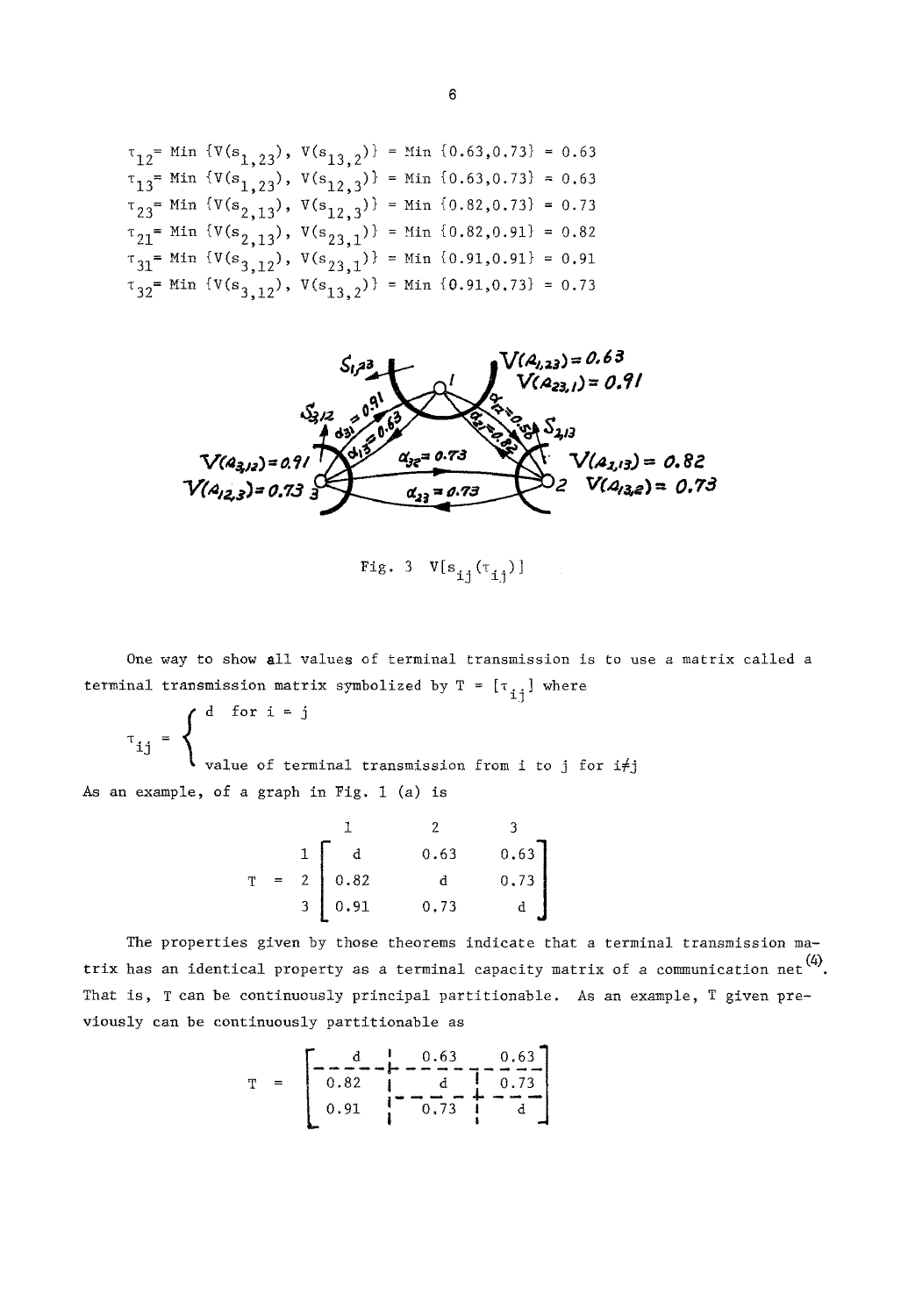# Determination of Almost Unidirectional Blocks

In order to examine the existance of failure by testing blocks one by one starting from block  $B_1$ , then  $B_2$  and so on, undesired signal from a block  $B_k$  caused by presence of failure should not influence measurement of block  $B_j$  for j<k. In other words, value  $\tau_{\bf kj}$  of terminal transmission from a vertex in  $B_{\bf k}$  to a vertex in  $B$ , should be  $0$ (or sufficiently small). Hence we need to divide graph G into unidirectional blocks (or almost unidirectional blocks). When unidirectional blocks exist we can see easily that some of  $\tau_{ij}$  are 0. Hence

Theorem 5: Unidirectional blocks exist if and only if there exists semicut s whose value V[s] is 0.

Let semicuts  $s_1$ ,  $s_2$ , ...,  $s_k$  be those whose value  $V(s_r)=0$ . Let cutsets  $S_r$  correspond to semicut  $s_r$  for  $r=1, 2, ..., k$ . Then by deleting all edges in these cutsets, graph G will be divided into connected subgraphs. These subgraphs indicate blocks which form a unidirectional blocks.

We can state Theorem 5 differently by the use of a terminal transmission matrix. When a matrix is principally partitioned as



then C is called the resultant upper off diagonal matrix. D is the resultant lower off diagonal matrix and A and B are resultant main diagonal matrices. The name "principal partition" comes because diagonal elements of A and B are diagonal elements of an original matrix. Furthermore all entries of the resultant upper off diagonal matrix consists of identical entry whose value is the smallest among all entries except diagonal elements of given matrix. Continuously principal partition of a matrix means to principal partitioning of a matrix and principal partitioning of all resultant main diagonal matrices produced by previous principal partition. Hence, Theorem 5 can be rewritten as

Theorem 6: If and only if continuously principal partition to a terminal transmission matrix, there are upper off diagonal matrices whose entries are 0, then there exist unidirectional blocks.

As an example, suppose a terminal transmission matrix is principal partitioned as